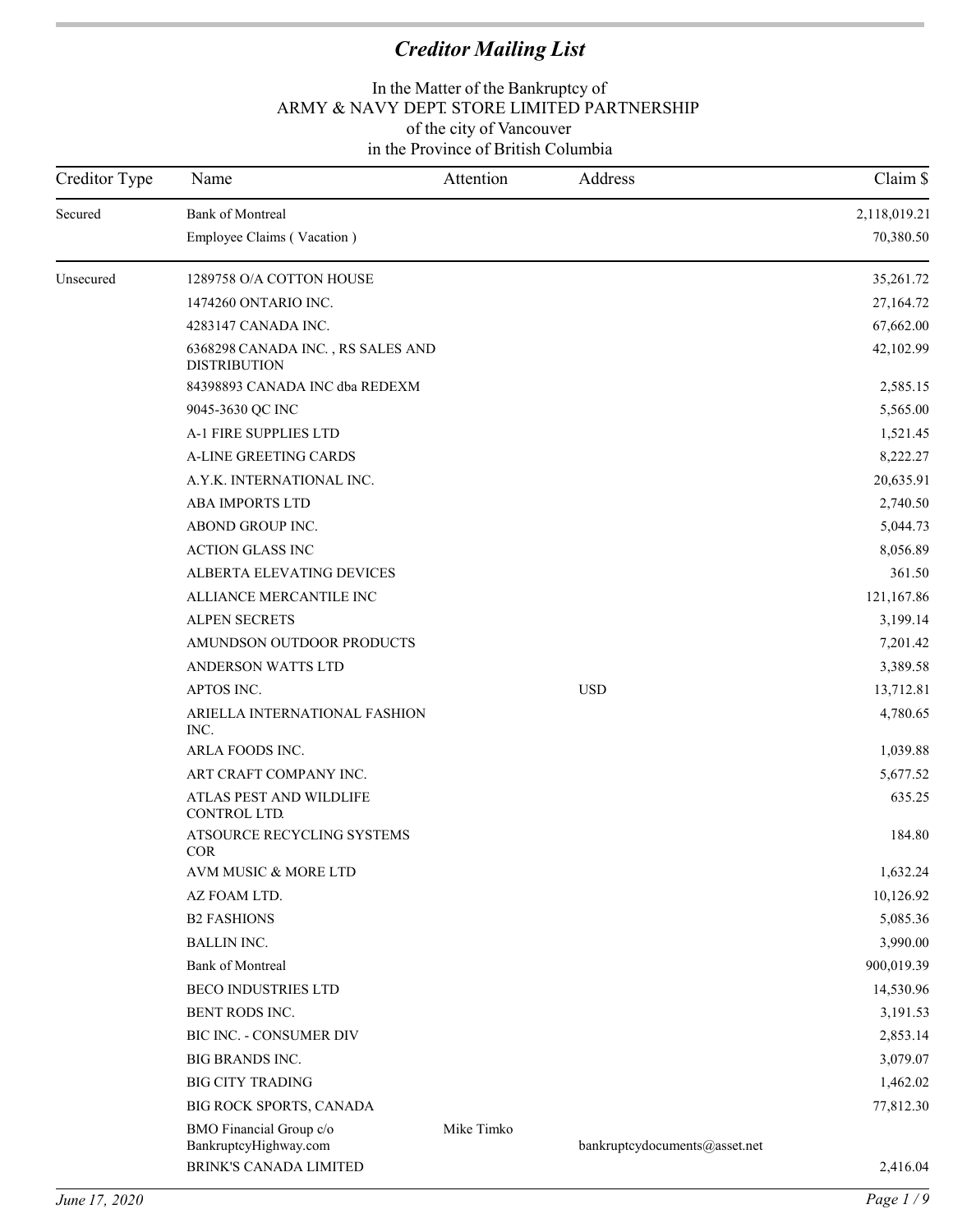| Creditor Type | Name                                                 | Attention | Address                                  | Claim \$  |
|---------------|------------------------------------------------------|-----------|------------------------------------------|-----------|
| Unsecured     | BRON'S INTERNATIONAL TRADING<br>LTD.                 |           |                                          | 20,346.80 |
|               | <b>BULLDOG BAG LTD.</b>                              |           |                                          | 1,870.84  |
|               | C. G. EMERY INTERNATIONAL LTD.                       |           |                                          | 6,168.57  |
|               | C.B. POWELL LIMITED                                  |           |                                          | 3,809.18  |
|               | CABRELLI GROUP INC                                   |           |                                          |           |
|               | CALL2RECYCLE CANADA, INC.                            |           |                                          | 225.45    |
|               | CANADA DIRECT IMPORTS LTD.                           |           |                                          | 2,772.00  |
|               | CANADELLE LIMITED PARTNERSHIP                        |           |                                          | 13,265.03 |
|               | CANADIAN ELECTRICAL<br>STEWARDSHIP ASSOCIATION       |           |                                          | 134.14    |
|               | CANADIAN THERMOS PRODUCTS<br>INC.                    |           |                                          | 5,980.91  |
|               | CANASIA TOYS & GIFTS INC                             |           |                                          | 22,649.29 |
|               | CANRUN SHOES IMPORTS LTD.                            |           |                                          | 21,634.20 |
|               | <b>CASCADES RECOVERY</b>                             |           |                                          | 281.29    |
|               | CASCADES RECOVERY INC.                               |           |                                          | 420.22    |
|               | <b>CHRISTIAN LABOUR ASSOCIATION</b><br>OF CANADA     |           |                                          | 3,339.06  |
|               | CHUBB SECURITY SYSTEMS                               |           |                                          | 2,058.13  |
|               | CHUNG CHUN INTERNATIONAL<br>TRADING LTD.             |           |                                          | 11,329.50 |
|               | CIRCLE SALES & IMPORT LTD.                           |           |                                          | 791.81    |
|               | <b>CITRON HYGIENE LP</b>                             |           |                                          | 175.94    |
|               | <b>CLARKE TRANSPORT</b>                              |           |                                          | 29,437.23 |
|               | CLEAN SPOT, INC.                                     |           |                                          | 1,073.96  |
|               | CLOROX COMPANY OF CANADA                             |           |                                          | 6,586.84  |
|               | <b>CLOTHES OUT TRADING</b>                           |           |                                          | 29,019.90 |
|               | COAST TEXTILES INC.                                  |           |                                          | 13,694.85 |
|               | COCA-COLA BOTTLING LTD                               |           |                                          | 2,329.54  |
|               | <b>COGHLAN'S LTD</b>                                 |           |                                          | 12,704.50 |
|               | <b>COMET STRIP ENTERPRISES</b><br>(CANADA) LTD.      |           |                                          | 13,511.32 |
|               | CONAGRA FOODS CANADA INC                             |           |                                          | 4,729.09  |
|               | <b>CONCORD SALES LTD</b>                             |           |                                          | 1,593.33  |
|               | CONTEX INTERNATIONAL IMPORT                          |           |                                          | 23,675.40 |
|               | CORELLE BRANDS (CANADA) INC.                         |           |                                          | 1,240.05  |
|               | CORP. PETROLES PARKLAND(108)<br>PIPELINE/TRANSACTION |           |                                          | 66.51     |
|               | CORPORATE EXPRESS CANADA INC.                        |           |                                          | 1,495.13  |
|               | CRA - Tax - Pacific                                  |           |                                          |           |
|               |                                                      |           | cra-arc_tax-fisc_ins_t-f_g@cra-arc.gc.ca |           |
|               | <b>CROSS COUNTRY PARTS</b><br>DISTRIBUTORS LTD.      |           |                                          | 2,068.50  |
|               | CRYSTAL GLASS CANADA LTD.                            |           |                                          | 3,135.30  |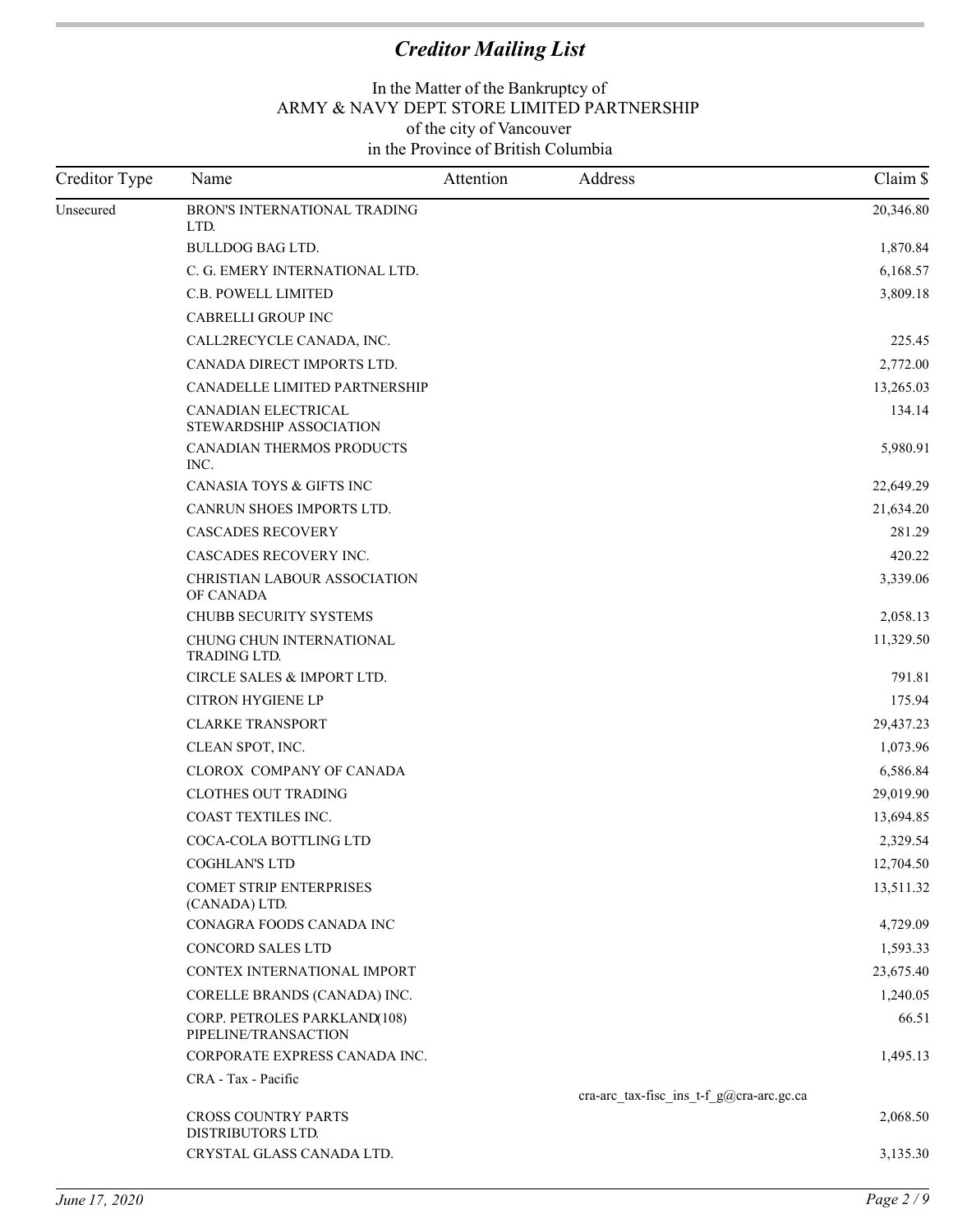| Creditor Type | Name                                               | Attention                                | Address                                              | Claim \$      |
|---------------|----------------------------------------------------|------------------------------------------|------------------------------------------------------|---------------|
| Unsecured     | <b>CSA TRANSPORTATION</b>                          |                                          |                                                      | 766.24        |
|               | <b>CULLIGAN WATER</b>                              |                                          |                                                      | 75.70         |
|               | DAN-D FOODS LTD                                    |                                          |                                                      | 12,789.31     |
|               | DANSON DECOR INC.                                  |                                          |                                                      |               |
|               | DARE FOODS LTD                                     |                                          |                                                      | 3,923.00      |
|               | DAY & ROSS (AB)                                    |                                          |                                                      | 458.40        |
|               | DELTA COFFEE WORKS INC.                            |                                          |                                                      | 7,715.66      |
|               | DEX BROS CLOTHING CO LTD.                          |                                          |                                                      | 11,688.60     |
|               | DICKIES CANADA C/O 910980                          |                                          |                                                      | 80,427.00     |
|               | DIRECT PLUS FOOD GROUP                             |                                          |                                                      | 2,960.29      |
|               | DISTRIBUTION SHOOZE INC.                           |                                          |                                                      | 15,161.16     |
|               | <b>DNE FISHING TACKLE</b>                          |                                          |                                                      | 7,348.92      |
|               | <b>DOMAY SALES INC</b>                             |                                          |                                                      | 23,536.50     |
|               | DONMAR HVAC SERVICES                               |                                          |                                                      | 1,436.35      |
|               | DR. OETKER CANADA LTD.                             |                                          |                                                      | 0.01          |
|               | Due to Related Parties                             |                                          | Net Amount Due                                       | 10,354,089.94 |
|               | DUVAL & RAYMOND LTD                                |                                          |                                                      | 11,277.32     |
|               | EDDI'S WHOLESALE GARDEN<br><b>SUPPLIES LTD.</b>    |                                          |                                                      | 788.20        |
|               | EDDIE'S HANG- UP DISPLAY LTD                       |                                          |                                                      | 12,608.85     |
|               | EDGEWELL PERSONAL CARE                             |                                          |                                                      |               |
|               | EDOKO FOOD IMPORTERS LTD                           |                                          |                                                      | 826.69        |
|               | <b>EGO FASHIONS</b>                                |                                          |                                                      | 89,990.88     |
|               | ELCO FINE FOODS LTD.                               |                                          |                                                      | 2,388.05      |
|               | <b>EMEGO TRADING CO LTD</b>                        |                                          |                                                      | 3,509.10      |
|               | Employee Claims (Termination $&$<br>Vacation)      |                                          |                                                      | 1,074,372.31  |
|               | ENVIRO-MASTER SERVICES                             |                                          |                                                      | 539.86        |
|               | EPRA BRITISH COLUMBIA<br>CO<br>VX5314C             |                                          |                                                      | 47.73         |
|               | FALESCA IMPORTING LTD                              |                                          |                                                      | 392.36        |
|               | <b>FASHION FOOTWEAR</b>                            |                                          | <b>USD</b>                                           | 13,530.00     |
|               | <b>FASHION IMPORT LTD</b>                          |                                          |                                                      | 3,885.00      |
|               | FEDERAL EXPRESS CANADA LTD                         |                                          |                                                      | 170.26        |
|               | FERRERO CANADA LIMITED                             |                                          |                                                      |               |
|               | FIRST CAPITAL (LANGLEY MALL)<br><b>CORPORATION</b> | Legal Counsel: Kirryn Landlord<br>Hashmi | Kirryn.Hashmi@fcr.ca                                 | 114,825.14    |
|               | FLEECE FACTORY, INC                                |                                          |                                                      | 18,336.89     |
|               | FOOTWEAR IMPORTS 2001 INC.                         |                                          |                                                      | 9,083.54      |
|               | FOR KIDS SAKE FASHIONS LTD                         |                                          |                                                      |               |
|               | Fortis BC Energy Inc. - Natural Gas                |                                          | Collection Department collections.group@fortisbc.com | 5,598.79      |
|               | FORTUNE DYNAMIC INC                                |                                          | <b>USD</b>                                           | 5,714.10      |
|               | FREUDENBERG HOUSEHOLD<br><b>PRODUCTS</b>           | Favreau, Lucie                           | Lucie.Favreau@fhp-ww.com                             | 6,444.91      |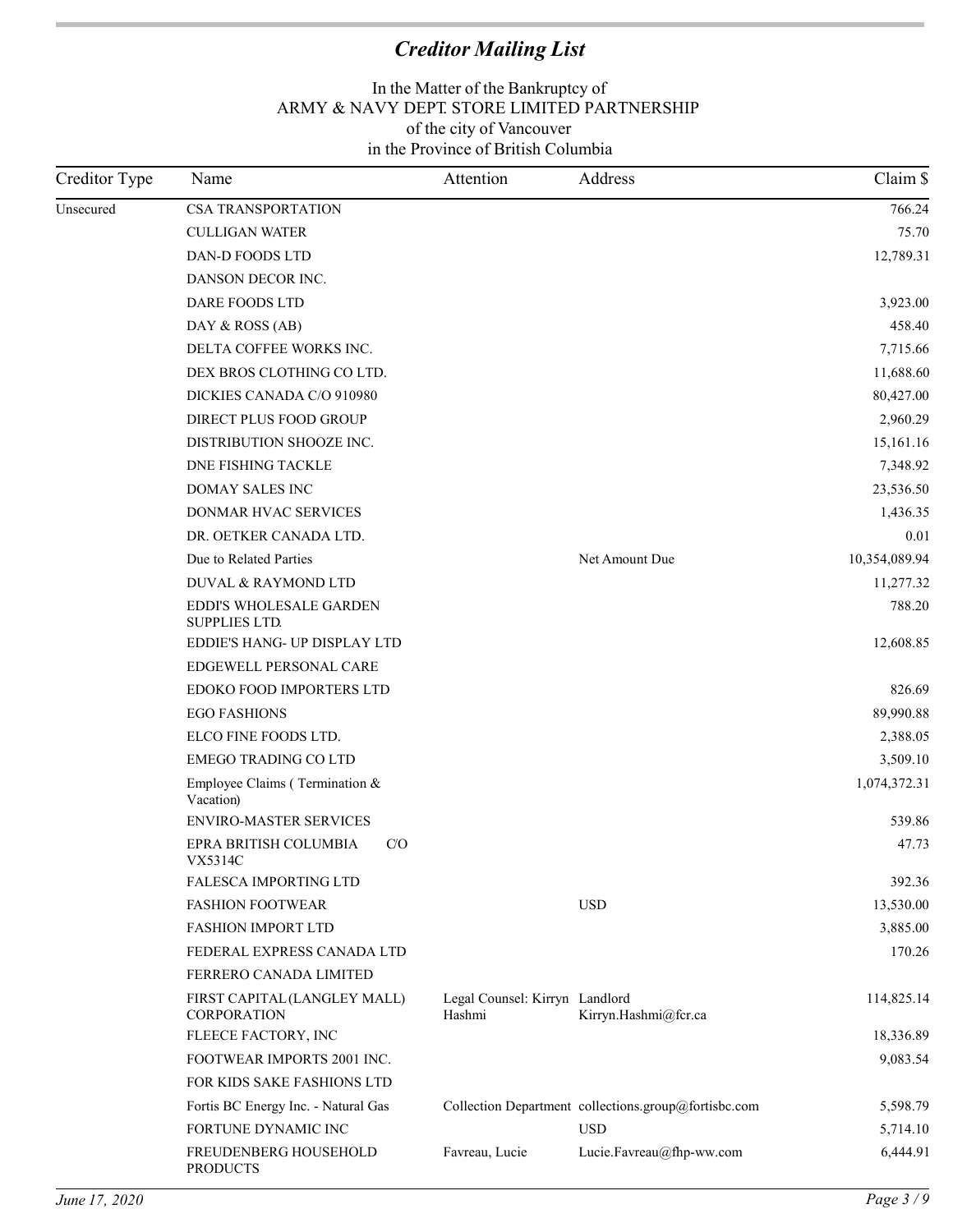| Creditor Type | Name                                                      | Attention | Address    | Claim \$   |
|---------------|-----------------------------------------------------------|-----------|------------|------------|
| Unsecured     | FREUDENBERG HOUSEHOLD<br>PRODUCTS INC.                    |           |            | 6,237.77   |
|               | FRUIT OF THE LOOM CANADA INC                              |           |            | 3,762.31   |
|               | FUJITEC CANADA INC                                        |           |            | 17,954.93  |
|               | <b>FUN-ZONE INFLATABLES EXPERTS</b><br>NORTH AMERICA INC. |           |            |            |
|               | <b>GETRACAN INC</b>                                       |           |            | 30,089.87  |
|               | <b>GIBBS/NORTAC IND LTD</b>                               |           |            | 7,309.26   |
|               | <b>GILDAN INC</b>                                         |           |            | 98,729.98  |
|               | GILDAN USA, INC                                           |           |            | 140,401.05 |
|               | <b>GRAE SALES INC.</b>                                    |           |            | 3,231.11   |
|               | H.R.S. GLOBAL                                             |           |            | 4,414.79   |
|               | <b>HAMILTON BEACH BRANDS</b><br>CANADA INC.               |           |            | 3,943.90   |
|               | HAZMASTERS INC.                                           |           |            | 7,238.24   |
|               | HENKEL CANADA CORP                                        |           |            | 1,648.60   |
|               | HOLLAND IMPORTS INC                                       |           |            | 27,093.77  |
|               | HONG & ARTS INC.                                          |           |            | 63,875.55  |
|               | HONTUS MILANO GROUP                                       |           |            | 3,906.00   |
|               | HOSTESS FRITO LAY CANADA C2203                            |           |            | 2,240.67   |
|               | HOTCORE PRODUCTS LIMITED                                  |           |            | 13,600.35  |
|               | <b>ID FOODS CORPORATION</b>                               |           |            | 2,833.08   |
|               | IDELLE LABS LTD BOX 911340                                |           |            | 1,555.39   |
|               | <b>IGLOO PRODUCTS CORP</b>                                |           | <b>USD</b> |            |
|               | INA INTERNATIONAL LTD.                                    |           | <b>USD</b> |            |
|               | <b>INDEKA IMPORTS LTD</b>                                 |           |            | 7,635.27   |
|               | INNOVATION, SCIENCE & ECONOMIC<br>DEVELOPMENT CANADA      |           |            | 293.30     |
|               | JAN K. OVERWEEL LIMITED                                   |           |            | 26,557.22  |
|               | <b>JASMINE MEDITERRANEAN FOODS</b>                        |           |            | 3,080.12   |
|               | JESCO FOOTWEAR GROUP INC.                                 |           | <b>USD</b> | 5,601.60   |
|               | JET EQUIPMENT & TOOLS LTD.                                |           |            | 24,576.25  |
|               | <b>JIVA ORGANICS</b>                                      |           |            | 1,978.91   |
|               | JOHNSTON DRUG WHOLESALE LTD.                              |           |            | 25,790.33  |
|               | JOLIE INTIMATES OF CANADA                                 |           |            | 3,244.50   |
|               | JONSON LURE INC.                                          |           |            | 1,561.39   |
|               | JOVI SPORT INC.                                           |           |            | 5,216.40   |
|               | <b>JURY INC</b>                                           |           |            | 25,700.34  |
|               | K. B. HONEY/0781950 BC LTD.                               |           |            | 2,629.40   |
|               | K.T. PRODUCTS                                             |           |            | 911.92     |
|               | KANU IMPORTS INC.                                         |           |            | 12,976.56  |
|               | <b>KARMIN INDUSTRIES</b>                                  |           |            | 4,976.47   |
|               | KERR BROS LIMITED                                         |           |            | 1,788.11   |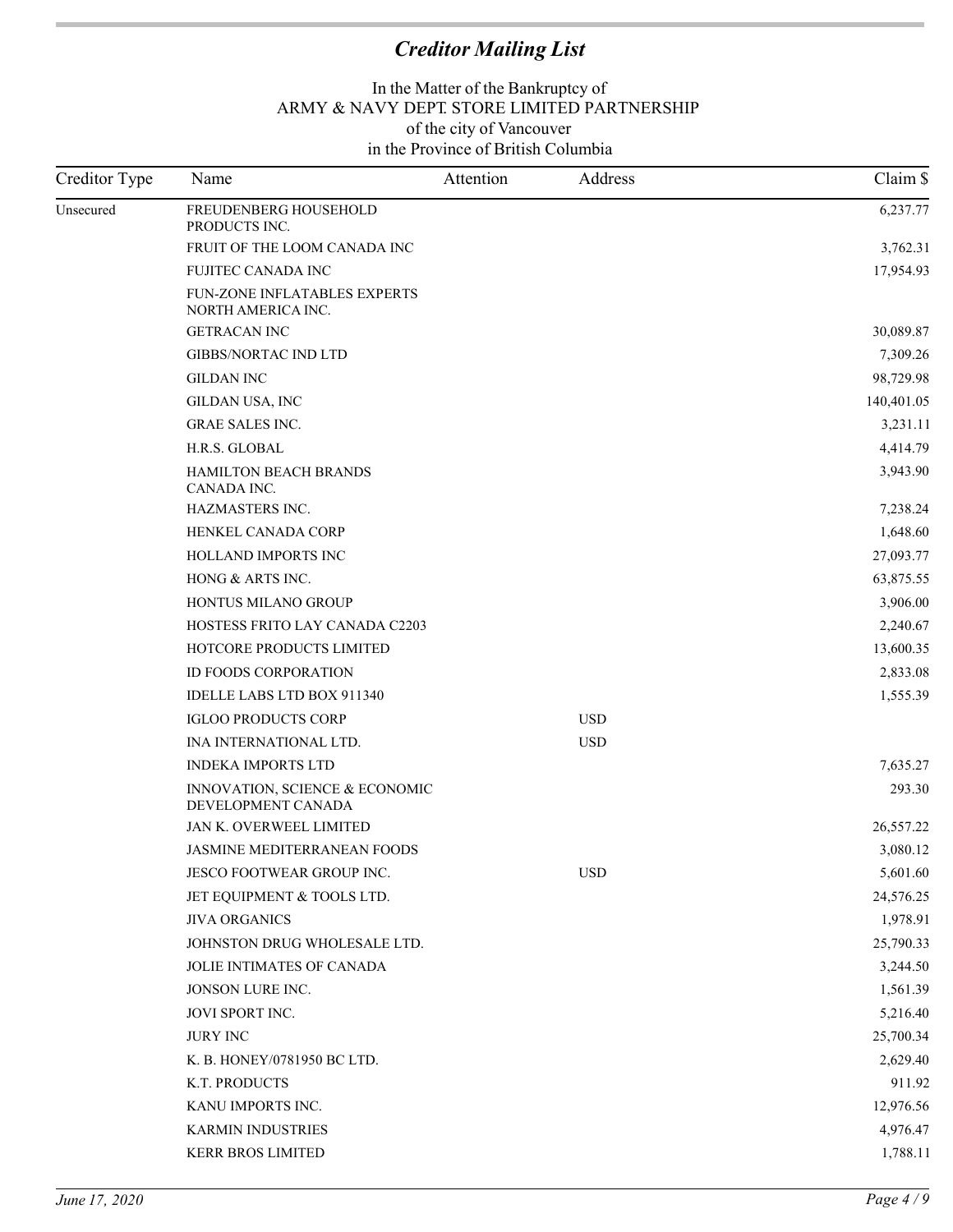| Creditor Type | Name                                                 | Attention | Address                                      | Claim \$  |
|---------------|------------------------------------------------------|-----------|----------------------------------------------|-----------|
| Unsecured     | KLEIN GLASS & DOOR LTD                               |           |                                              | 4,803.75  |
|               | KODIAK GROUP HOLDINGS CO., VF<br>OUTDOOR (CANADA) CO |           |                                              | 5,197.50  |
|               | KONE INC. c/o CH3063                                 |           |                                              | 13,775.48 |
|               | KRINOS FOODS CANADA INC.                             |           |                                              | 1,423.23  |
|               | KUEHNE & NAGEL LTD.                                  |           |                                              | 923.09    |
|               | KUMA OUTDOOR GEAR                                    |           |                                              | 6,535.62  |
|               | KUU SPORT MFG. LTD.                                  |           |                                              | 2,990.11  |
|               | LA BELLE SUPPLY CO LTD                               |           |                                              | 9,678.73  |
|               | LANART RUG INC.                                      |           |                                              | 3,506.58  |
|               | LE KIU DISTRIBUTORS LTD.                             |           |                                              | 1,686.92  |
|               | LES AGENCES ALAIN KNAPP                              |           |                                              | 18,144.00 |
|               | LEVI STRAUSS & CO.(CANADA) INC                       |           |                                              |           |
|               | LEZNOFF ENTERPRISES LTD.                             |           |                                              | 2,549.92  |
|               | LINENCORP 2015 INC.                                  |           |                                              | 6,841.80  |
|               | LINK PRODUCT SOLUTIONS LIMITED                       |           |                                              | 16,318.76 |
|               | LITESPAN ELECTRIC LTD.                               |           |                                              | 794.03    |
|               | <b>MACDONALDS CONSOLIDATED</b>                       |           |                                              | 3,036.59  |
|               | <b>MAJOR IMPORTS LTD.</b>                            |           | <b>Statement of Accounts</b>                 | 3,314.08  |
|               | MARINA DEL REY FOOD INC.                             |           |                                              | 4,334.16  |
|               | MARJIM SHOE CO., INC.                                |           | <b>USD</b>                                   | 19,166.50 |
|               | MARS CANADA INC.                                     |           |                                              |           |
|               | MASDEL INC.                                          |           |                                              |           |
|               | MASSIMO ZANETTI BEVERAGE USA,<br><b>INC</b>          |           |                                              | 1,003.36  |
|               | MCCORMICK CANADA INC                                 |           |                                              |           |
|               | MCGREGOR INDUSTRIES INC                              |           |                                              | 6,366.22  |
|               | MELMAT SALES & DISTRIBUTION<br>INC.                  |           |                                              | 1,446.04  |
|               | MERCANTILE TRADING<br><b>CORPORATION</b>             |           |                                              | 277.20    |
|               | Ministry of Finance - PST - British<br>Columbia      |           | <b>PST</b><br>rmbtaxpayerinquiries@gov.bc.ca | 60,695.00 |
|               | Ministry of Finance - PST - British<br>Columbia      |           | <b>EHT</b><br>rmbtaxpayerinquiries@gov.bc.ca | 46,379.00 |
|               | MODERN HOUSEWARE IMPORTS INC.                        |           |                                              | 50,527.38 |
|               | MODES CORWIK INC                                     |           |                                              | 6,299.65  |
|               | MORTON CLARKE & CO LTD                               |           |                                              | 2,064.47  |
|               | NASEEB INTERNATIONAL CORP.                           |           |                                              |           |
|               | NESTLE PURINA PETCARE CO.                            |           |                                              | 7,122.95  |
|               | NIKO'S VACS TO WAX SUPPLY LTD                        |           |                                              | 246.90    |
|               | NORMARK INC.                                         |           |                                              | 3,914.50  |
|               | <b>OCEAN BRANDS</b>                                  |           |                                              | 8,338.75  |
|               | OFFICE ESSENTIALS                                    |           |                                              | 3,737.09  |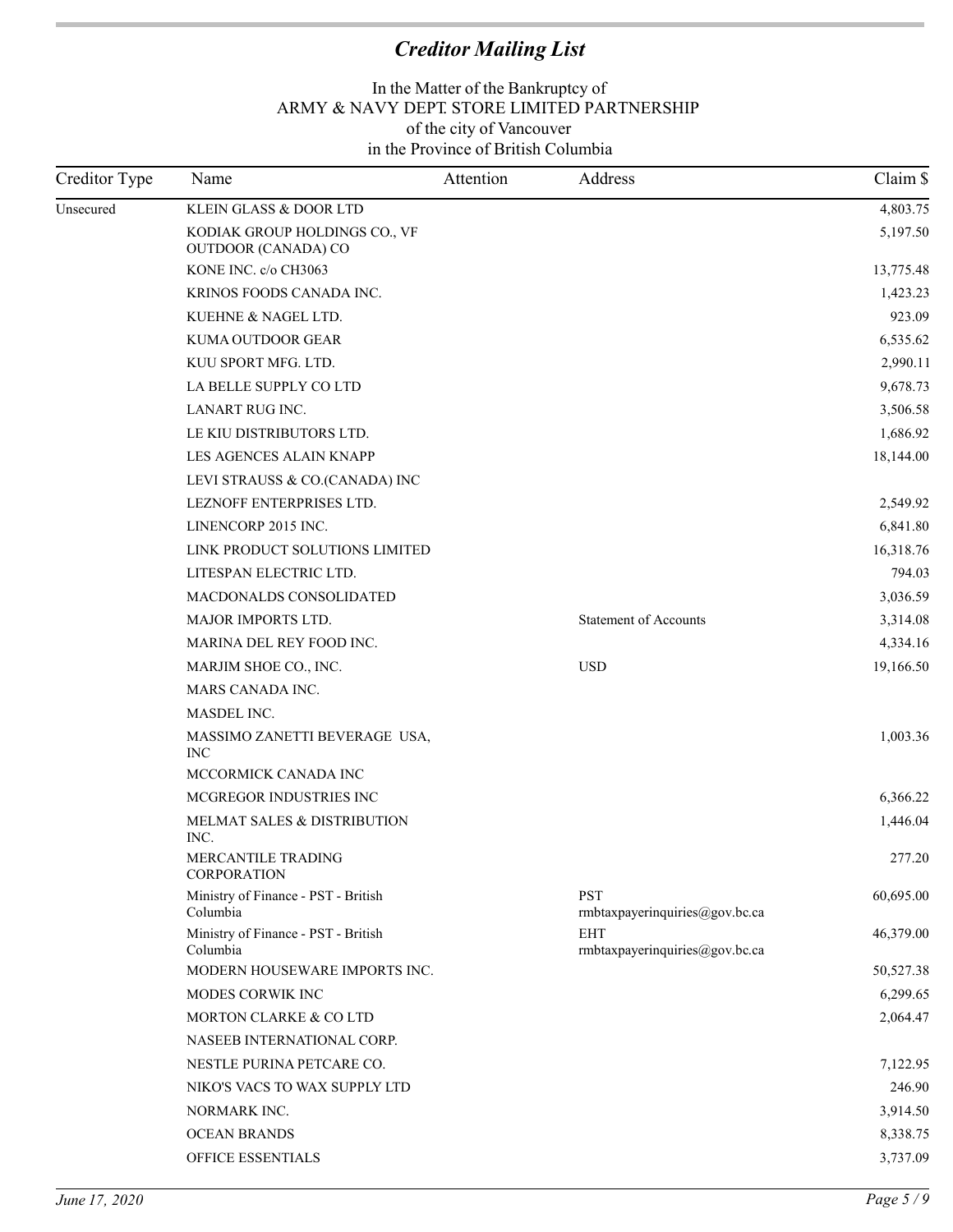| Creditor Type | Name                                                  | Attention | Address | Claim \$  |
|---------------|-------------------------------------------------------|-----------|---------|-----------|
| Unsecured     | OLD DUTCH FOODS LTD                                   |           |         | 2,456.20  |
|               | OLYMPIC DISTRIBUTORS                                  |           |         | 2,166.37  |
|               | <b>OMEGA FOOD IMPORTERS</b>                           |           |         | 2,668.30  |
|               | ORKIN CANADA CORPORATION                              |           |         | 389.04    |
|               | OTIS CANADA INC.                                      |           |         | 15,754.22 |
|               | PACE CHEMICALS LTD.                                   |           |         | 390.29    |
|               | PACIFIC COAST FIRE EQUIPMENT<br>$(1976)$ LTD.         |           |         |           |
|               | PACIFIC SIGN LEASING LTD.                             |           |         | 976.50    |
|               | POLLOCK IMPORT CO. LTD.                               |           |         | 4,884.97  |
|               | POULIN'S PEST CONTROL                                 |           |         | 113.40    |
|               | POWER BATTERY SALES LTD.                              |           |         |           |
|               | PREFERRED BRANDS<br><b>INTERNATIONAL</b>              |           |         | 363.38    |
|               | PREMIER BRANDS CANADA LTD.                            |           |         | 25,197.76 |
|               | PRIME DEALS INTERNATIONAL LTD.                        |           |         | 10,889.67 |
|               | PRO LINE SPORTS LTD                                   |           |         |           |
|               | PRODUCT CARE ASSOCIATION                              |           |         | 102.96    |
|               | PROTECH FIRE & SAFETY ALBERTA                         |           |         | 1,273.53  |
|               | PUREFISHING CANADA, OUTDOOR<br>TECHNOLOGIES (CDA) INC |           |         | 42,167.37 |
|               | PUROLATOR FREIGHT                                     |           |         | 3,795.51  |
|               | PUROLATOR INC.                                        |           |         | 10,170.36 |
|               | <b>QUALITY SPORTSWEAR</b>                             |           |         | 16,411.13 |
|               | QUENCH CANADA, INC.                                   |           |         | 295.68    |
|               | R.S.B. CONSTRUCTION LTD.                              |           |         | 399.00    |
|               | R.Z. TRADING LTD.                                     |           |         | 3,882.00  |
|               | <b>RALLYE FOOTWEAR</b>                                |           |         | 0.03      |
|               | RANDA CANADA                                          |           |         | 5,765.57  |
|               | <b>RCAP LEASING</b>                                   |           |         | 1,833.52  |
|               | RECOCHEM INC.                                         |           |         | 2,881.20  |
|               | REGENCE FOOTWEAR INC. (ACTON)                         |           |         |           |
|               | RELIANCE PRODUCTS LTD.                                |           |         | 2,181.78  |
|               | RENTEX COMMERCIAL UNIFORMS<br><b>INC</b>              |           |         | 308.21    |
|               | RICHLU MANUFACTURING                                  |           |         | 1,260.00  |
|               | RICOH CANADA INC                                      |           |         | 8,809.29  |
|               | ROADRUNNER APPAREL INC.                               |           |         | 14,062.12 |
|               | ROLLS-RIGHT INDUSTRIES LTD.                           |           |         | 412.71    |
|               | ROYAL CARETAKING SUPPLIES INC                         |           |         | 143.97    |
|               | RUKO OUTDOOR PRODUCTS INC.                            |           |         |           |
|               | RUNNERS CLOTHING INTL.                                |           |         | 26,847.13 |
|               | S C JOHNSON & SON, LIMITED                            |           |         | 8,871.96  |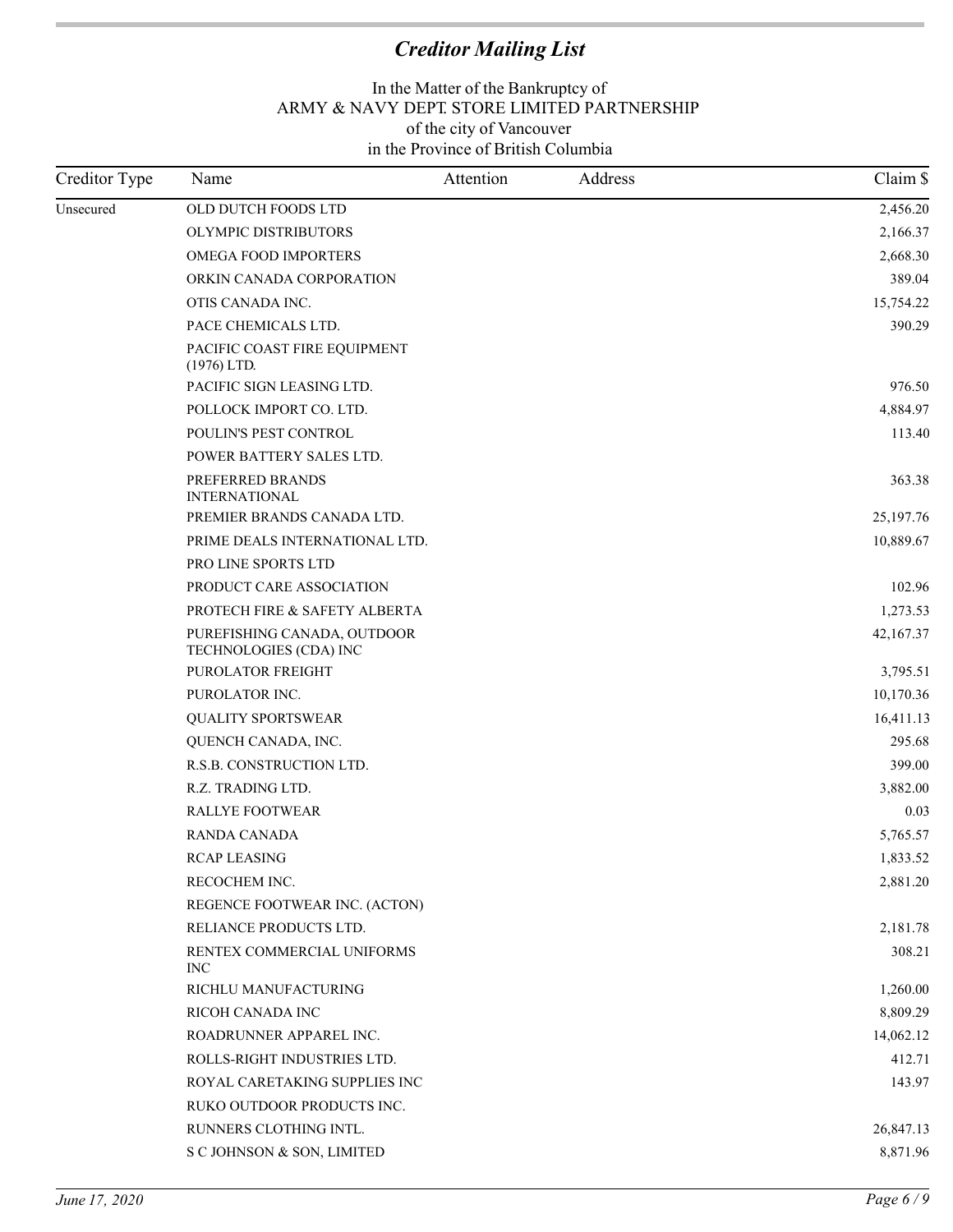| Creditor Type | Name                                 | Attention | Address                      | Claim \$  |
|---------------|--------------------------------------|-----------|------------------------------|-----------|
| Unsecured     | SAMBORO LUGGAGE (CDA) CORP           |           |                              | 6,575.63  |
|               | SAN REMO FOOD IMPORTERS LTD          |           |                              | 6,977.31  |
|               | SAPUTO DAIRY PRODUCTS CANADA<br>G.P. |           |                              | 2,443.10  |
|               | <b>SCOTT BATHGATE</b>                |           |                              | 2,451.30  |
|               | SCOTT-BATHGATE LTD.                  |           |                              | 7,079.84  |
|               | SCOTTISH TRADERS CLOTHING INC.       |           |                              | 44,977.27 |
|               | SEAPRO DISTRIBUTIONS                 |           |                              | 10,136.17 |
|               | SEBA TRADE GROUP INC.                |           |                              | 4,593.06  |
|               | <b>SECURITY GROUP</b>                |           |                              | 576.34    |
|               | SHAFER-HAGGART LTD.                  |           |                              | 1,404.30  |
|               | SHARP'S EGG SALES INC.               |           |                              | 1,167.45  |
|               | SHIMANO CANADA LTD.                  |           |                              | 46,895.27 |
|               | SHOE TECH CANADA LTD.                |           |                              | 65,141.32 |
|               | SIGNIFY CANADA LTD C/O TH1248        |           |                              | 2,215.48  |
|               | SISBRO CREATIONS INC.                |           |                              | 44.88     |
|               | SIU & SONS INT'L TRADING             |           |                              | 1,523.70  |
|               | <b>SMITTY'S BAIT</b>                 |           |                              | 437.20    |
|               | SMUCKER FOODS OF CANADA CORP.        |           |                              |           |
|               | SOLUTIONS PEST CONTROL LTD           |           |                              | 333.12    |
|               | SPEED CANADA IMPORT                  |           |                              | 36,873.80 |
|               | SPRINGFIELD INSTRUMENTS INC.         |           |                              | 6,069.69  |
|               | STANFIELD'S LIMITED                  |           |                              | 39,155.98 |
|               | STAR BRANDS CANADA, INC.             |           |                              | 1,678.48  |
|               | STEAL DEAL INC.                      |           | <b>USD</b>                   | 2,448.00  |
|               | STOCKLOTS INC.                       |           |                              | 71,296.00 |
|               | SUNSTAR AMERICAS, INC.               |           |                              | 3,168.18  |
|               | SUPERIOR QUILTING LTD.               |           | joeybenoliel $14@$ gmail.com | 8,311.81  |
|               | SYMAK SALES CO INC                   |           |                              | 1,811.32  |
|               | TECHNICAL SAFETY BC AUTHORITY        |           |                              | 202.00    |
|               | TERRA INTERNATIONAL FOOD INC.        |           |                              | 7,720.82  |
|               | TEXTILE CITY INC.                    |           |                              | 4,469.22  |
|               | THAI UNITED FOOD TRADING LTD.        |           |                              | 612.89    |
|               | THE MAPLE TREAT CORP M12578C         |           |                              | 1,424.91  |
|               | THE PEPSI BOTTLING GROUP             |           |                              | 785.65    |
|               | THREAD COLLECTIVE INC.               |           |                              | 1,008.52  |
|               | <b>TIGER SAFETY</b>                  |           |                              |           |
|               | TISSUS AMALGAMATED TEXTILES          |           |                              | 20,489.70 |
|               | TNH CONTRUCTION                      |           |                              | 16,227.75 |
|               | <b>TOOLWAY INDUSTRIES</b>            |           |                              | 14,925.24 |
|               | TORMAX MAINLAND INC.                 |           |                              | 233.45    |
|               | TRANSTAR SANITATION SUPPLY LTD       |           |                              | 2,000.33  |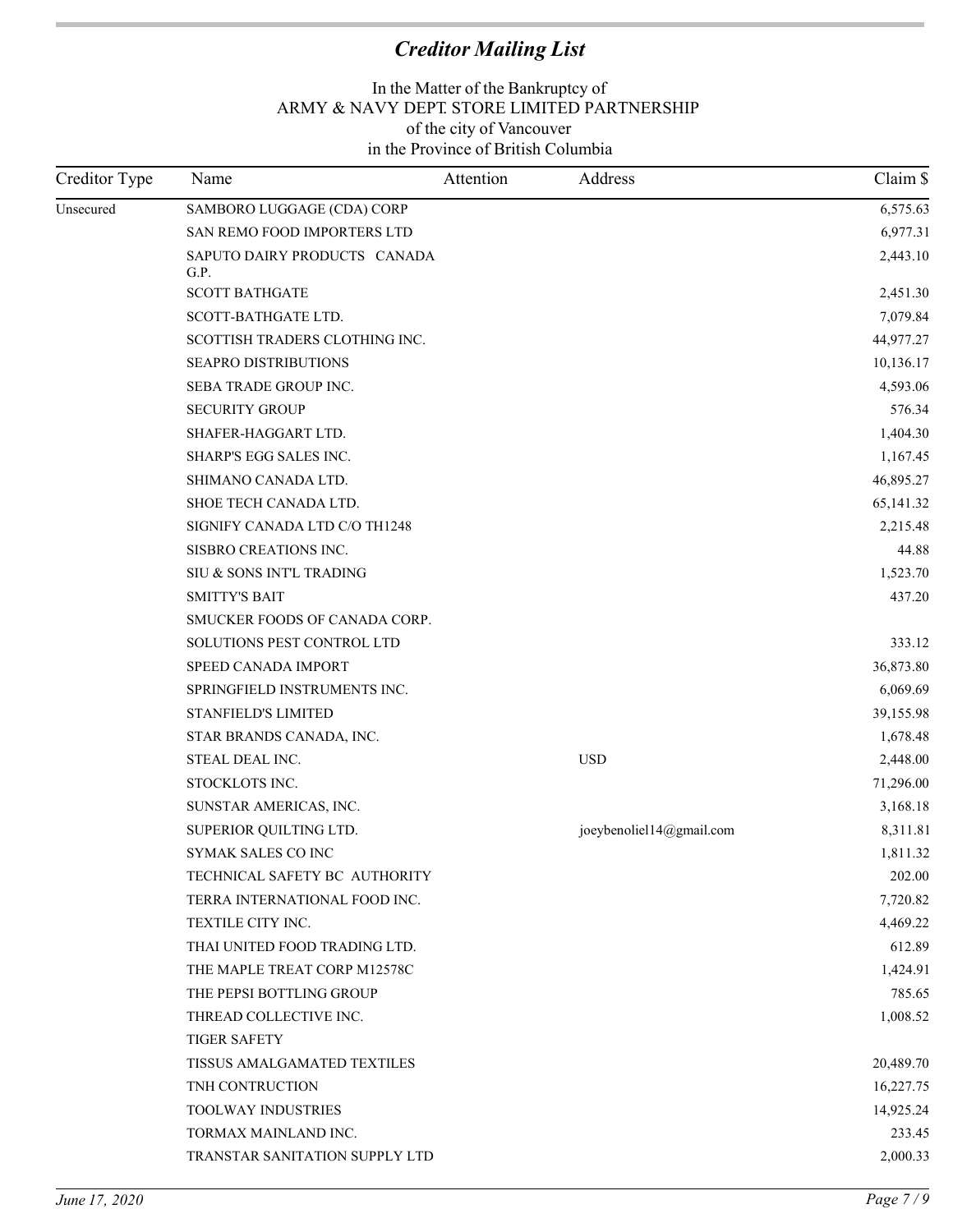| Creditor Type | Name                                                | Attention | Address    | Claim \$  |
|---------------|-----------------------------------------------------|-----------|------------|-----------|
| Unsecured     | TRANSWORLD IMPORTS INC                              |           |            | 1,314.72  |
|               | <b>TRAVELWAY GROUP</b><br><b>INTERNATIONAL</b>      |           |            | 4,969.56  |
|               | TREE OF LIFE CANADA INC.                            |           |            | 11,246.62 |
|               | TRINITY MAINTENANCE SERVICES<br>INC.                |           |            | 4,977.00  |
|               | TRIPLE 5 INC.                                       |           |            | 25,245.67 |
|               | TROPHY FOODS INC.                                   |           |            | 1,169.39  |
|               | TYCO INTEGRATED FIRE &<br>SECURITY CANADA INC       |           |            | 1,525.39  |
|               | ULTIMATE FOOTWEAR CORP.                             |           |            | 404.25    |
|               | UMAREX USA INC.                                     |           | <b>USD</b> |           |
|               | UNIVERSAL LINENS                                    |           |            | 37,691.55 |
|               | UNO FOODS INC.                                      |           |            | 2,589.99  |
|               | VAN CITY COURIER LOGISTIC                           |           |            | 3.62      |
|               | VAN HOUTTE COFFEE SERVICES                          |           |            | 368.68    |
|               | VANCOUVER COASTAL HEALTH<br><b>AUTHORITY</b>        |           |            | 150.00    |
|               | VANCOUVER FIRE PREVENTION<br><b>SERVICE CO. LTD</b> |           |            | 1,748.57  |
|               | VANCOUVER UMBRELLA INC.                             |           |            | 2,362.50  |
|               | VIKING FIRE PROTECTION INC.                         |           |            | 992.15    |
|               | <b>VIP SOAP PRODUCTS LTD</b>                        |           |            | 775.92    |
|               | VITAFOAM PRODUCTS CANADA LTD                        |           |            | 21,752.87 |
|               | VOORTMAN COOKIES LIMITED                            |           |            | 2,108.71  |
|               | <b>WALLACE &amp; CAREY LTD</b>                      |           |            | 1,644.00  |
|               | WARSON GROUP INC M12574C                            |           | <b>USD</b> | 21,577.22 |
|               | WASTE MANAGEMENT OF CANADA<br><b>CORPORATION</b>    |           |            | 2,385.87  |
|               | WATERLOGIC CANADA                                   |           |            | 134.23    |
|               | WAVOR WIRE LTD.                                     |           |            | 145.60    |
|               | WEST COAST LABELS LTD.                              |           |            | 550.54    |
|               | WESTCOAST PLASTIC RECYLING INC                      |           |            | 99.93     |
|               | WESTERN INVENTORY SERVICE LTD                       |           |            | 13,892.87 |
|               | WESTERN RICE MILLS                                  |           |            | 507.30    |
|               | WESTON BAKERIES LIMITED                             |           |            | 2,624.41  |
|               | WILLLAND OUTDOORS SUPPLIES                          |           |            | 9,242.10  |
|               | WN PHARMACEUTICALS LTD                              |           |            |           |
|               | WOLVERINE WORLD WIDE CANADA                         |           |            | 12,804.78 |
|               | WorkSafeBC - Collections Department                 |           |            |           |
|               | WORLD FAMOUS SALES OF CANADA<br>INC.                |           |            | 11,107.57 |
|               | WRANGLER/LEE<br>#T6063                              |           |            | 3,545.02  |
|               | YANES CANADA                                        |           |            | 19,489.89 |